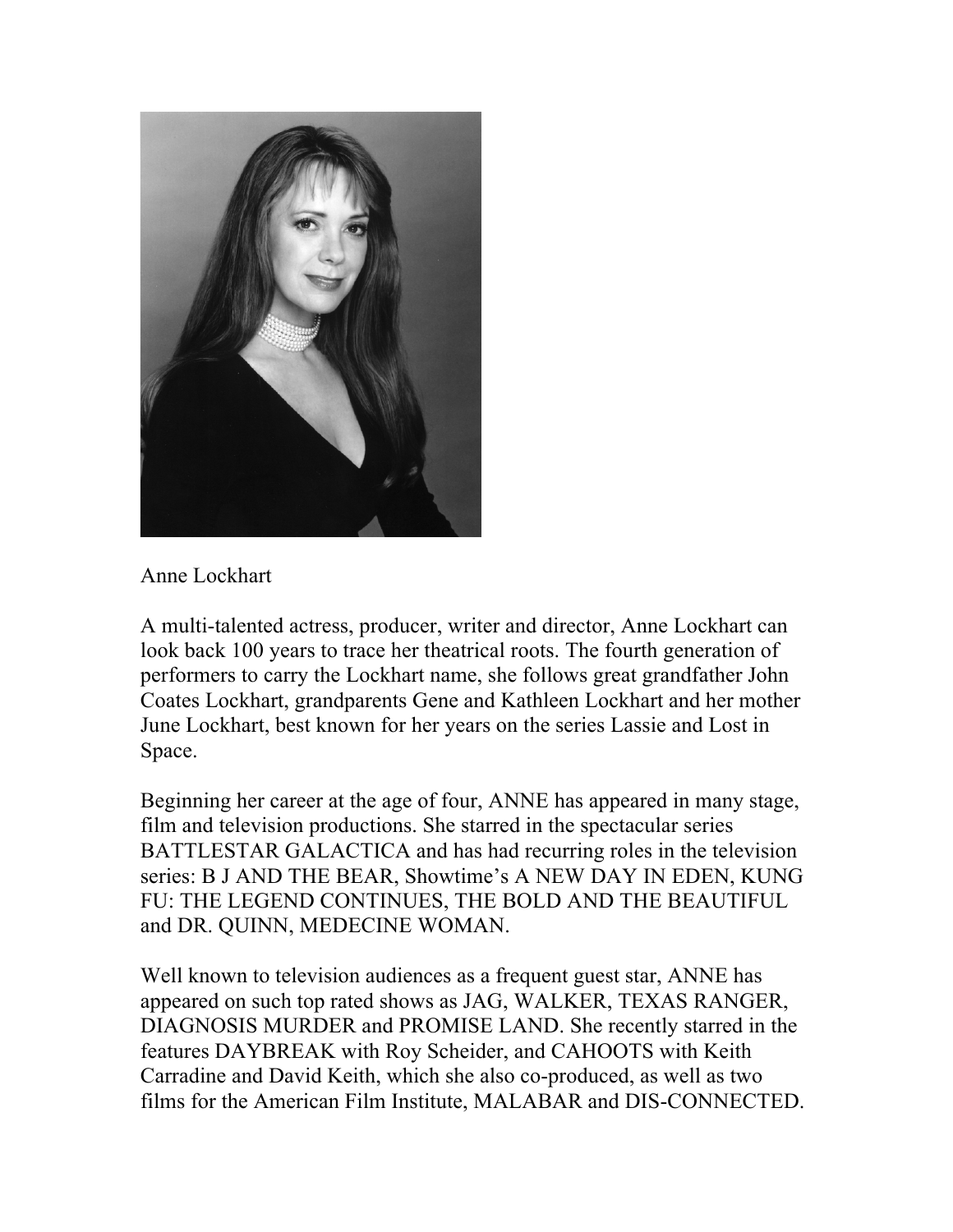This past spring, ANNE tackled her first assignment as a director, helming an episode of THE HEARTBREAK CAFÉ.

ANNE also has a busy career as a dubbing actress and has lent her vocal talents to such varied films as HOLES, DREAMCATCHER, ABOUT SCHMIDT, A BEAUTIFUL MIND, THE LARAMIE PROJECT, ROCKY AND BULLWINKLE, TITANIC, ET, THE MUSE, ANALYZE THIS, PRINCE OF EGYPT, THE ROAD TO EL DORADO, STARSHIP TROOPERS, THE FIFTH ELEMENT and THE LITTLE MERMAID. She regularly works on all three LAW & ORDER shows, THE TWILIGHT ZONE, DRAGNET and THE WEST WING.

In the past several years, ANNE has appeared on stage in multiple productions at the Thousand Oaks Civic Arts Plaza including A CHRISTMAS CAROL, LOVE LETTERS and ON GOLDEN POND with William Windom and Marsha Hunt for the santa Susanna Repertory Company. She is a founding member of the KINGSMEN SHAKESPEARE COMPANY, which just completed it's seventh summer festival season at California Lutheran University. This summer, ANNE starred in JULIUS CAESAR and TWELFTH NIGHT. She appeared in and produced WAR OF THE WORLDS with an all-star cast for Santa Susanna Repertory Company, and with partner Steve Carlson was honored with a REP Award as producer of Best Production of a Drama for the 98-99 season. ANNE has performed her original one-woman piece THE BALLAD OF FRENCHY McCORMICK as part of SOUL OF THE WEST at George Washington University's Lisner Theatre and at several venues in Texas; she will again reprise the piece this fall at The Bass Performance Hall in Ft. Worth.

In addition to her theatrical career, she was lifestyle and feature editor at Westlake Magazine for three years and regularly contributes to other publications as a free-lance journalist. An expert horsewoman, ANNE has won championships in cutting, reining and team penning. Her love of horses and a deep commitment to helping children led her to become one of the founders of the Pro-Celebrity Rodeos and she is especially proud that these events have raised close to six million dollars for children's charities since they began in 1983. ANNE also serves on the celebrity advisory boards of the North American Riding for the Handicapped Association and the Round Up for Autism benefiting the Autism Treatment Centers of Texas. In addition to her horses, Anne enjoys pursuing her outdoor hobbies of fishing, hunting and the shooting sports. She regularly competes in trap, sporting